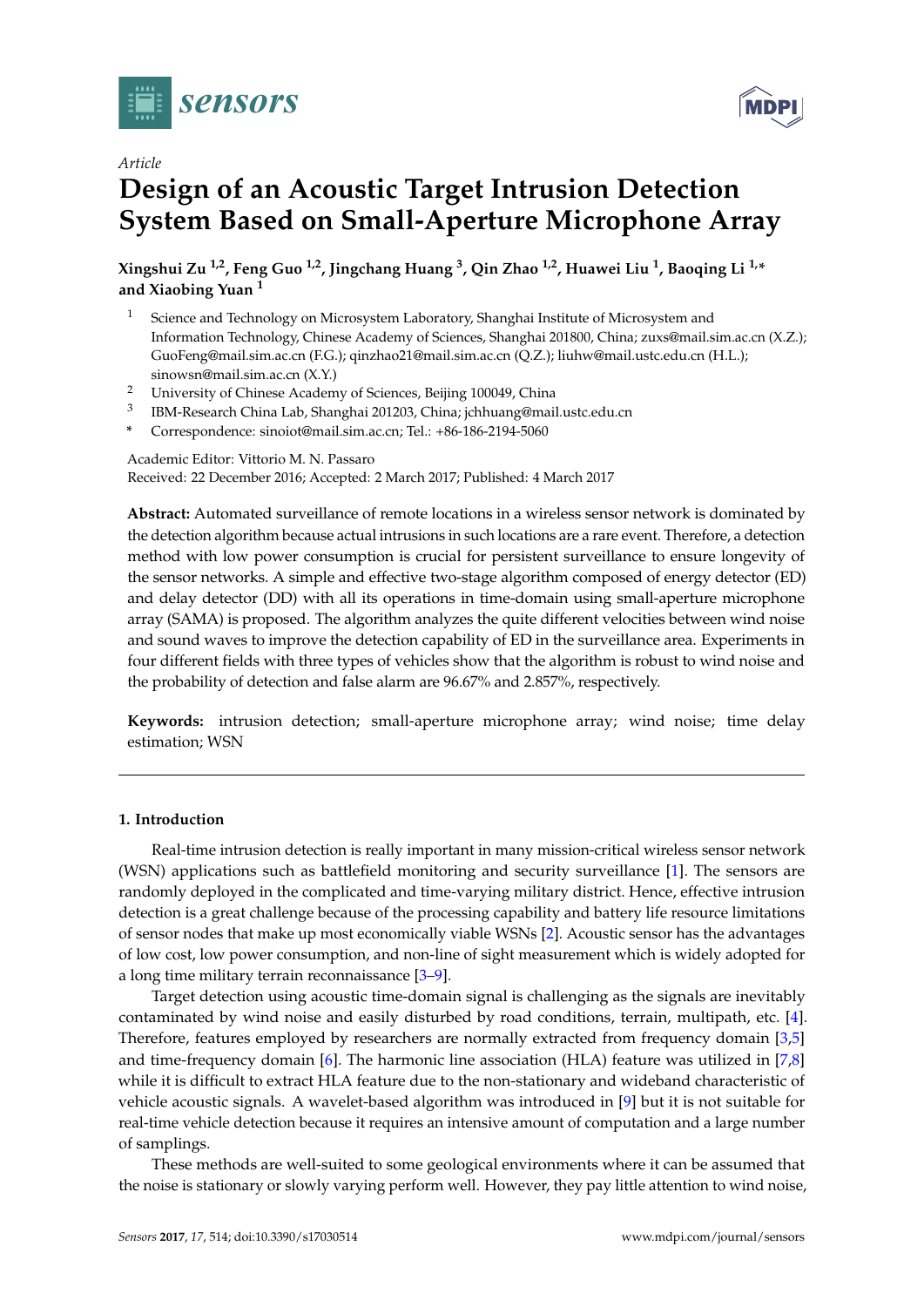a particular type of noise in wild reconnaissance, which is hard to handle in the invasion detection application. Wind noise is generated by the pressure variations from flow turbulence deflect the microphone diaphragm [\[10\]](#page-9-4). Therefore, the wind turbulence between microphones is comparatively uncorrelated, which can be used to distinguish the sound waves from the wind noise [\[11](#page-9-5)[,12\]](#page-9-6). A min peak correlation coefficient measure was designed in [\[12\]](#page-9-6) for wind noise analysis using large aperture array with radius of one meter. Yet the low correlation is not a reliable feature for non-stationary wind noise detection with SAMA [\[10\]](#page-9-4). Therefore, the  $\chi^2$  algorithm to robust wind noise detection was introduced in [\[10\]](#page-9-4) for audio devices such as hearing aids, cochlear implants, phones and headsets. However, few researches exploiting the delay time between SAMA sensors to detect the wind noise in surveillance sensor except for calculating the velocity of sound [\[13\]](#page-9-7) and wind [\[14\]](#page-9-8). This paper introduces a novel two-stage algorithm to reduce the high false alarm rate that is often caused by wind noise. The algorithm operates efficiently in the time domain and makes use of the time delay between the noise source reaching individual SAMA microphones.

In this paper, wind noise is mainly considered and effectively handled based on the considerable velocity divergences between wind noise and sound waves by a 4-element MEMS microphone array (MA) [\[15\]](#page-9-9). A two-stage detection algorithm composed of ED and DD is constructed with all its operations only in time-domain. The receiver operating characteristic (ROC) curves are used to evaluate the performance of the detector tested with cars, trucks and tracked vehicles in four different sites during the year 2013∼2015.

The rest of the paper is organized as follows: Section [2](#page-1-0) describes the schematic of the intrusion detection algorithm energy delay detector (EDD); Section [3](#page-4-0) describes the experiments conducted in four fields with three types of vehicles; The performance of the EDD is presented in Section [4;](#page-5-0) and the paper is concluded in Section [5.](#page-8-5)

## <span id="page-1-0"></span>**2. The Schematic of Intrusion Detection Algorithm**

<span id="page-1-1"></span>Since we use numerous acronyms throughout this paper, we first list their full descriptions in Table [1.](#page-1-1)

| Acronym    | <b>Full Description</b>           |  |  |
|------------|-----------------------------------|--|--|
| ED         | Energy Detector                   |  |  |
| DD         | Delay Detector                    |  |  |
| <b>EDD</b> | <b>Energy Delay Detector</b>      |  |  |
| MA         | Microphone Array                  |  |  |
| SAMA       | Small-Aperture Microphone Array   |  |  |
| <b>WSN</b> | Wireless Sensor Network           |  |  |
| ROC.       | Receiver Operating Characteristic |  |  |
| <b>TDE</b> | <b>Time Delay Estimation</b>      |  |  |
| PD.        | Probability of Detection          |  |  |
| <b>PFA</b> | Probability of False Alarm        |  |  |
| <b>BCC</b> | Basic Cross correlation           |  |  |
| GCC        | Generalised Cross Correlation     |  |  |
| <b>SNR</b> | Signal-to-Noise Ratio             |  |  |
| UCA        | Uniform Circular Arrays           |  |  |

**Table 1.** Acronyms and their full descriptions.

In the remote area, the intrusion targets of interest are vehicles (including wheeled and tracked vehicles) and aircraft. Intrusion detection using an acoustic sensor is a challenging problem as the signals are inevitably contaminated by wind noise which is a common and inevitable disturbance. Wind noise always causes false alarm and is hardly to deal with because it is highly non-stationary and its power and spectral characteristics vary greatly. Since wind noise has a low velocity far less than that of sound waves, well designed time delay estimation (TDE) algorithm named DD should be able to differentiate the two phenomena.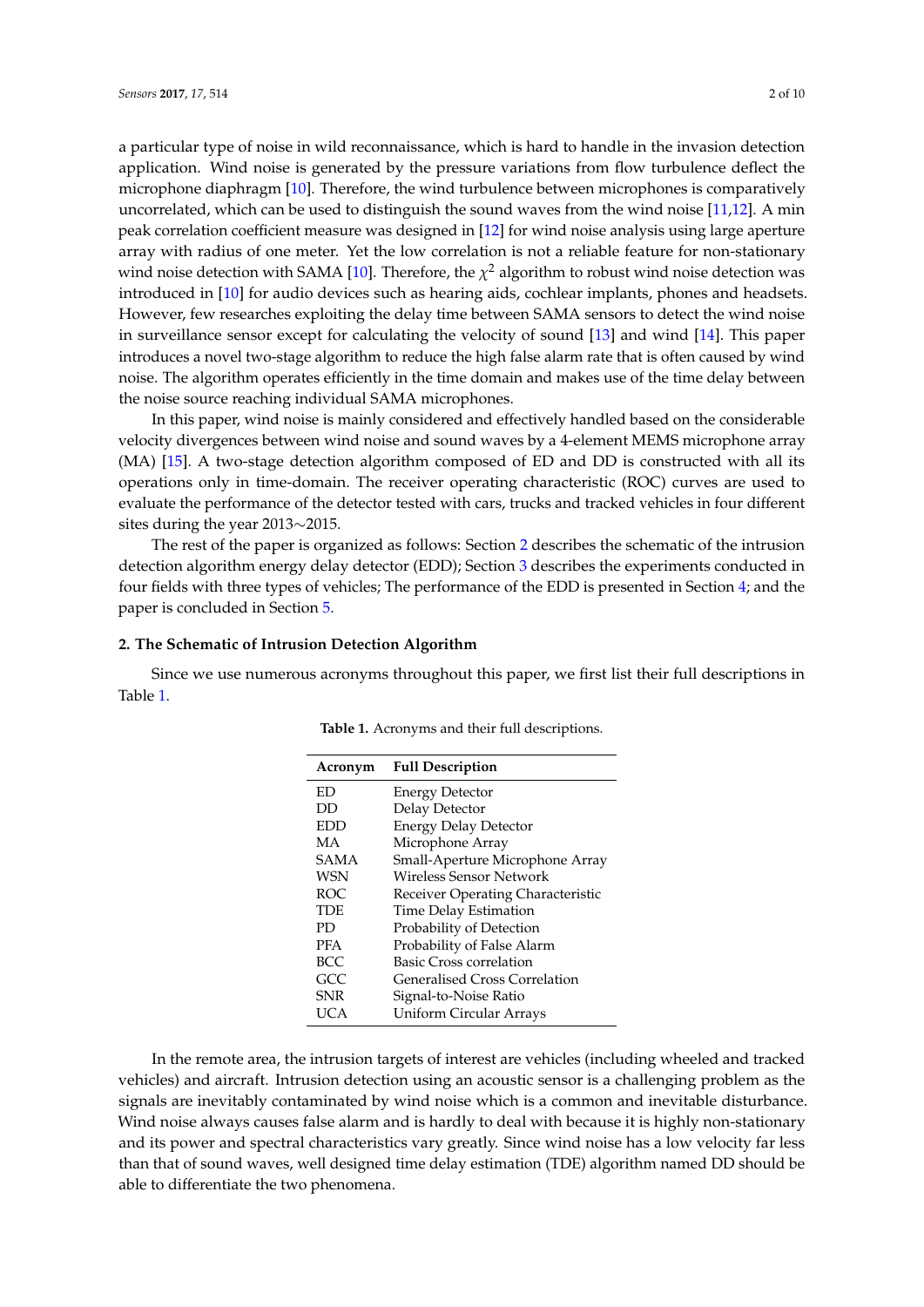On the other hand, the delay time of background noise between microphones is comparable to the delay time of sound. We should emphasize that the background noise includes but not limited to circuit noise and environmental sound noise except wind noise. Then, ED is utilized to deal with the background noise as the assistant of DD. Moreover, to avoid some other false alarm caused by short-term interference noise and animals in the field, we add the parameter cumulative times after the ED. Finally, a two-stage detection mechanism as shown in Figure [1](#page-2-0) is constructed for reconnaissancing the remote terrain.

<span id="page-2-0"></span>

**Figure 1.** Block diagram of the proposed energy delay detector (EDD) ( Frame/L denotes dealing L points every frame, Th1 and Th2 denote the threshold of the first and second stage, CH1-4 means the four channel signals collected by 4-element microphone array,  $DP_{13}$  and  $DP_{24}$  denotes the delay point between channels).

## *2.1. Energy Detector*

The ED measures the energy associated with the received signal over a specified time duration and bandwidth [\[16\]](#page-9-10). The measured value is then compared with an appropriately selected threshold to determine the presence or absence of the target signal. A predefined threshold is required, which determines the performance of the detector, including the probability of detection (PD), the probability of false alarm (PFA), and detecting distance. Since missing the detection of the target will lead to a great loss in military applications, it is crucial for selecting an appropriate threshold to satisfy the requirement of PD.

A common ED can be expressed as Equation [\(1\)](#page-2-1).

<span id="page-2-1"></span>
$$
E_n = \sum_{i=1}^{L} x_n^2(i) \tag{1}
$$

where  $i = 1,...,L$  and  $x_n(i)$  denotes the *n*th frame of *i*th point, *L* denotes the length of frame.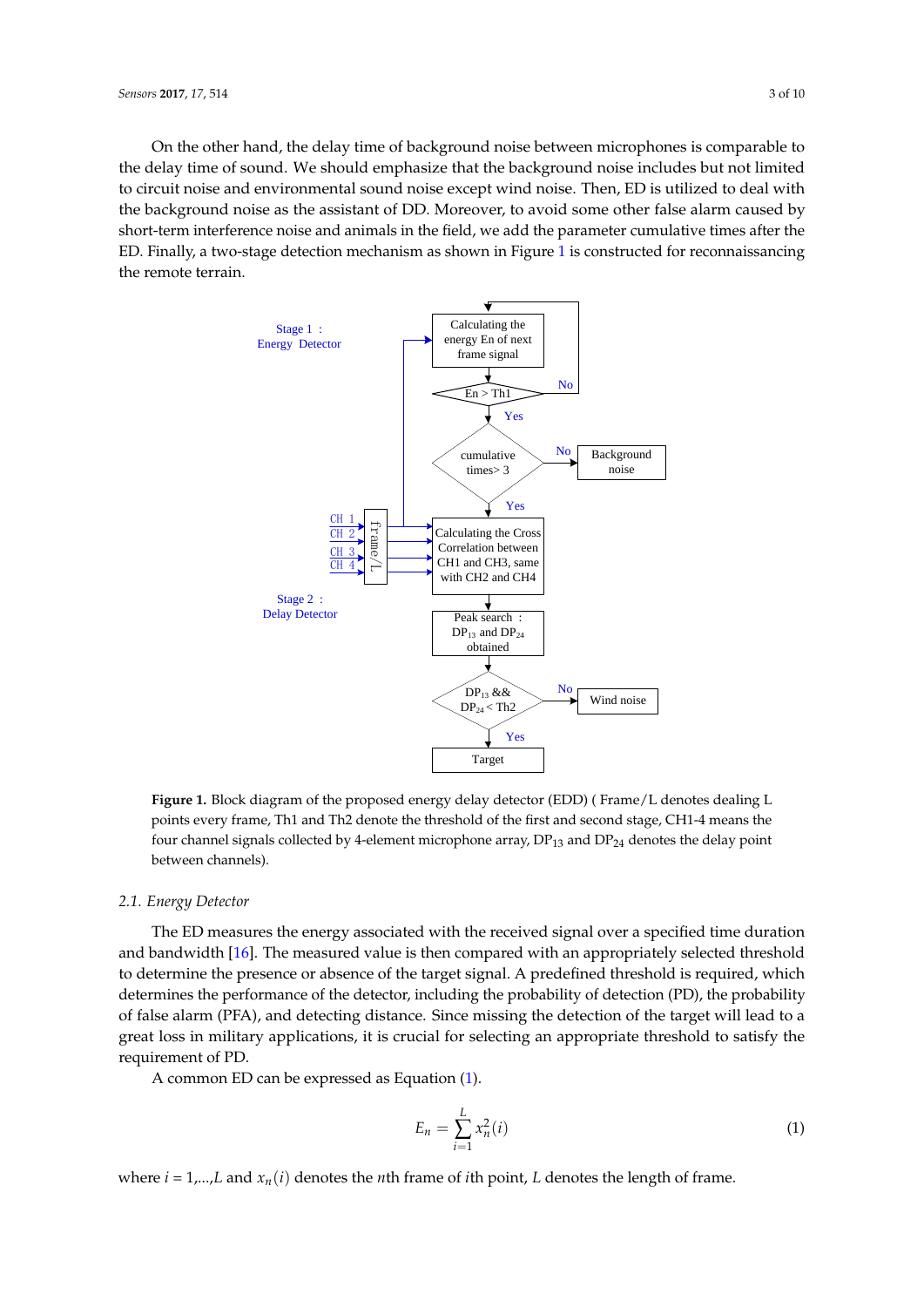In order to reduce computational complexity, we replace Equation [\(1\)](#page-2-1) with Equation [\(2\)](#page-3-0).

<span id="page-3-0"></span>
$$
E_n = \frac{1}{L} \sum_{i=1}^{L} |x_n(i)| \tag{2}
$$

#### *2.2. Time Delay Estimation*

The time delay between two channel signals at a MA has been proven to be a useful parameter. Signal enhancement, target localization and recognition are some applications of TDE. We have implemented various methods for the TDE as described in Table [2,](#page-3-1) including basic cross correlation (BCC) and generalised cross correlation (GCC). The main difference between the two algorithms is that GCC uses the weighting functions shown in Table [3](#page-3-2) to improve the performance of TDE [\[17\]](#page-9-11). As the distinct delay time between wind noises and sound waves, slightly improving the accuracy of TDE is nonsignificant to our experiment but increasing the power consumption. Therefore, we employ the simplest BCC method in this paper due to the limited power and processing resources in sensors.

<span id="page-3-1"></span>**Table 2.** The mathematical expressions of basic cross correlation (BCC) and generalised cross correlation (GCC) method.

| TDE | Mathematical Expression $R_{s_1s_2}(\tau)$                                      | Estimated Time Delay $\tau_{12}$  |
|-----|---------------------------------------------------------------------------------|-----------------------------------|
| BCC | $1/(T-\tau)\int_{\tau}^{T} s_1(t)s_2(t-\tau)dt$                                 | $arg max_{\tau} R_{s_1s_2}(\tau)$ |
| GCC | $\int_{-\infty}^{\infty} W(\omega)S_1(\omega)S_2(\omega)e^{i\omega\tau}d\omega$ |                                   |

**Table 3.** Weighing functions adopted in the GCC method [\[17\]](#page-9-11).

<span id="page-3-2"></span>

| <b>Method Name</b>           | Weighting Function $W(x)$                                |  |  |
|------------------------------|----------------------------------------------------------|--|--|
| Cross correlation            |                                                          |  |  |
| Roth Impulse response        | $1/G_{s1s1}(f)$                                          |  |  |
| Phase transform              | $1/ G_{s1s2}(f) $                                        |  |  |
| Smoothed coherence transform | $1/\sqrt{G_{s1s1}(f)G_{s2s2}(f)}$                        |  |  |
| Eckart filter                | $G_{s1s1}(f) / [G_{n1n1}(f)G_{n2n2}(f)]$                 |  |  |
| Maximum likelihood           | $ \gamma_{12}(f)^2 / G_{s1s2}(f)  1- \gamma_{12}(f)^2  $ |  |  |

In Table [2,](#page-3-1)  $R_{s1s2}(\tau)$  is the cross correlation of two channel signals, and  $\tau_{12}$  is the obtained delay time between two channel signal. More specific description of the expressions in Tables [2](#page-3-1) and [3](#page-3-2) can be found in [\[17\]](#page-9-11).

## *2.3. Energy Delay Detector*

Although ED is simple and has a high PD, it is vulnerable to wind noise and at its threshold it is difficult to have a good tradeoff between the PD and PFA. Utilizing the difference of propagation velocity between wind noise and sound waves, we can reject wind noise robustly by assessing the delay point (DP) between MA. DP denotes delay point between channels. More specifically, DP equals delay time multiplied by sampling frequency. For example,  $DP_{13}$  denotes the DP between CH1 and CH3, it equals the delay time between CH1 and CH3 multiplied by sampling frequency. This method can efficiently distinguish the target from wind noise even in low signal-to-noise ratio (SNR), because wind noise moves much slower than sound waves even in large wind scale.

We exclude the wind noise through calculating the DP between the different channels. Unfortunately, this does not solve the problem of distinguishing other sources of environmental noise because background noise has virtually the same DP as sound waves. Therefore, a two-stage detector named EDD is proposed as shown in Figure [1.](#page-2-0) The first stage is the ED for finding out the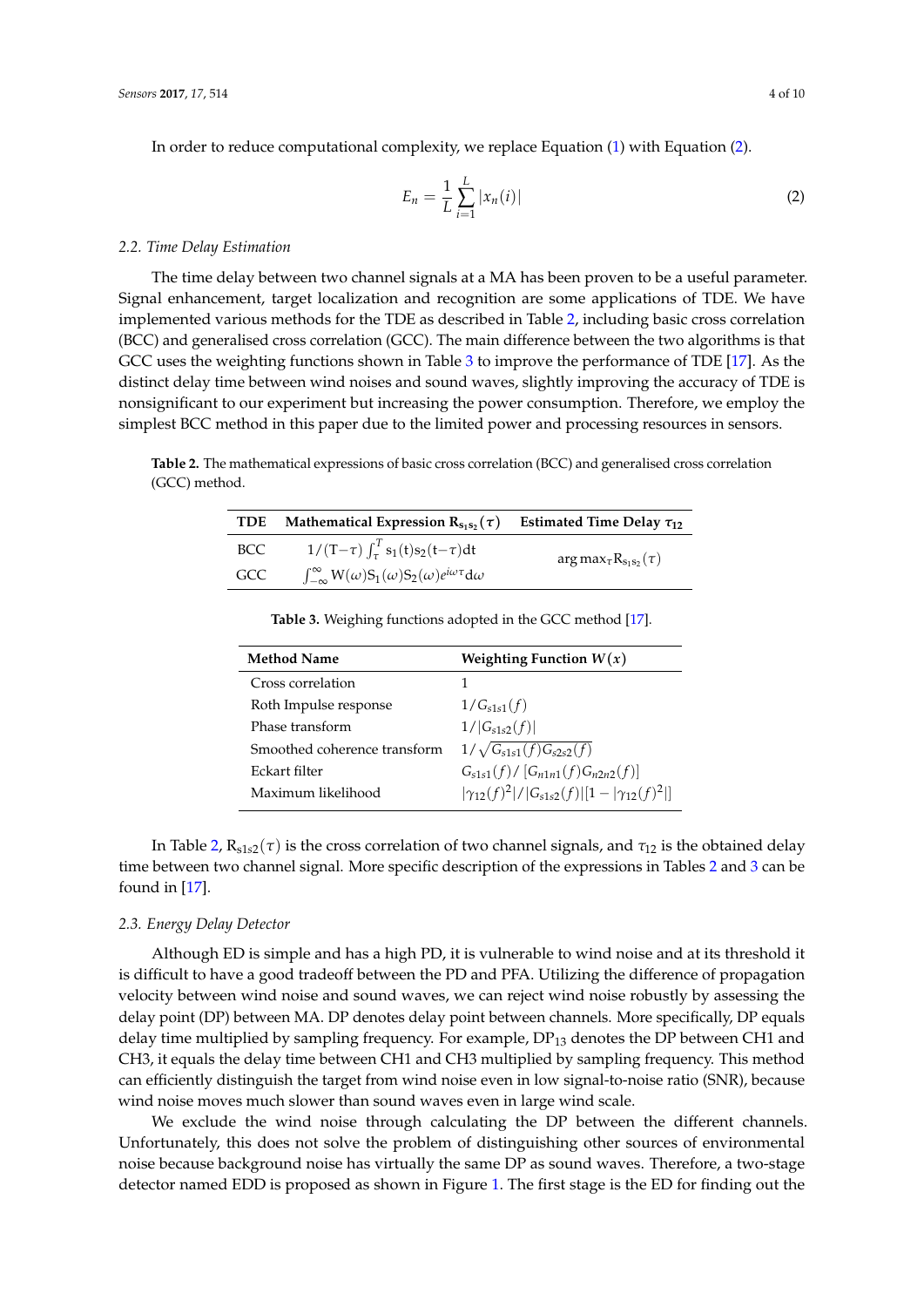anomalous situation from the background noise, and the second stage is the DD for ascertaining that the anomalous case is a target or wind noise. Although the two components of EDD are simple and commonly used in different fields, the synergetic combination of them in this area is unique and is very well suited to resource-limited unattended sensors.

## <span id="page-4-0"></span>**3. Experimental Description**

We designed some experiments to empirically evaluate the effectiveness of the EDD method which utilized a single uniform circular array (UCA). The UCA had a diameter of  $d = 0.04$  m and was composed of four ADMP504 MEMS microphone (Analog Devices, Norwood, MA, USA) as shown in Figure [2.](#page-4-1) The inputs of these microphones were fed into separate channels of a 4-channel 16-bit simultaneous ADC (MAXIM MAX11043) which was sampled at a rate of 8192 Hz [\[15\]](#page-9-9). The sensors were placed 5 to 15 m away from the road as shown in Figure [3](#page-4-2) and wind scale is recorded by ultrasonic anemometer at the same site during the experiments.

<span id="page-4-1"></span>

<span id="page-4-2"></span>**Figure 2.** Photograph of the mall-aperture microphone array (SAMA) system and the array diameter is 4 cm.



**Figure 3.** Layout of the experimental scenario.

Experimental studies were performed from June 2013 to December 2015 on Chongming Island, Zhoushan Island, Nanjing and a suburban district around Shanghai where the wind power level is usually less than 6. The four experimental environments are shown in Figure [4](#page-5-1) and the compositions of our sample set are shown in Table [4.](#page-5-2) The application of windshield to prevent the noise generation acoustically is widely adopted in field experiments. While the devices used in WSN are getting smaller to save more space, we did not use wind-shelters on the microphones during these experiments.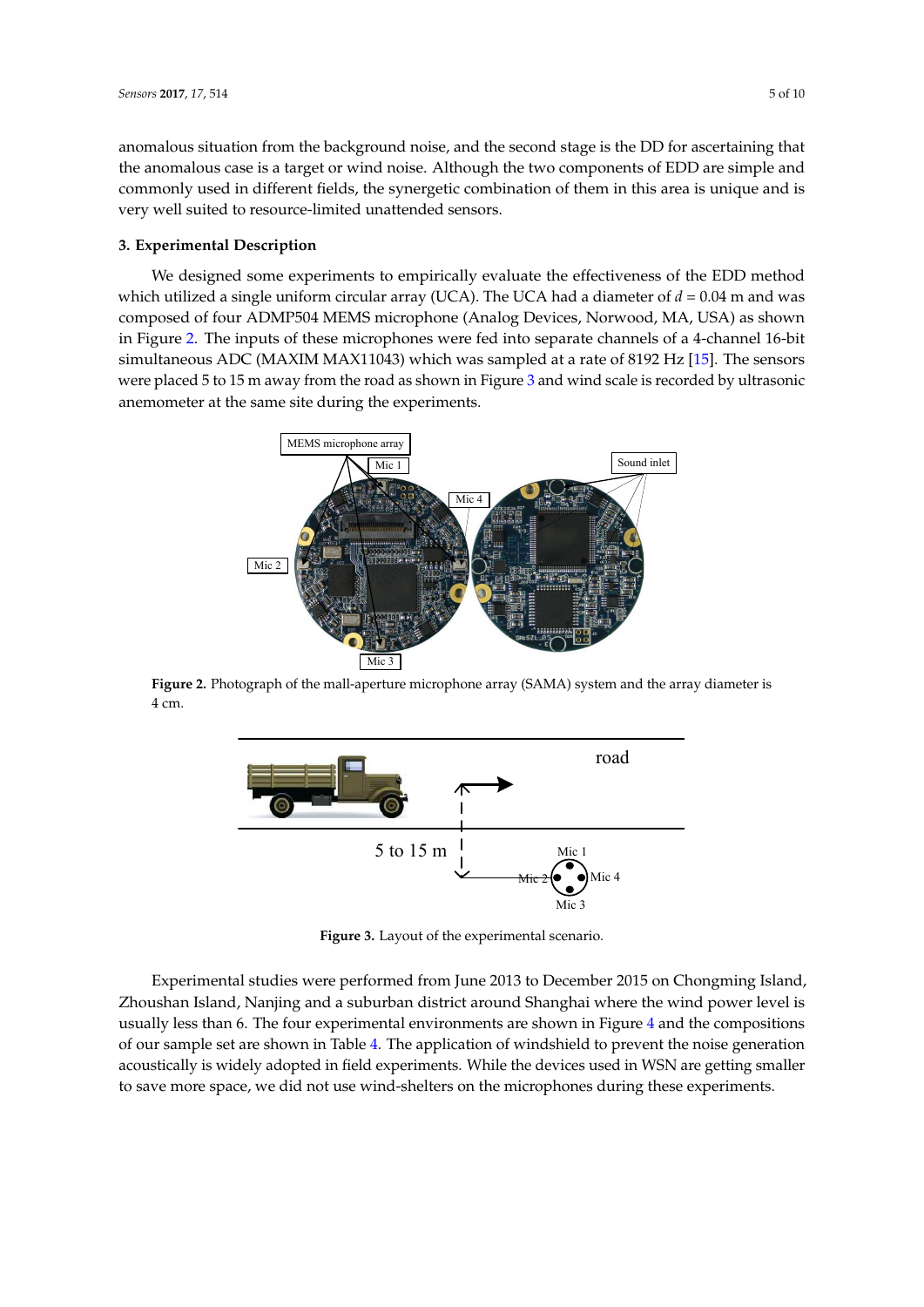<span id="page-5-2"></span>**Table 4.** Sample sets collected in four different experimental fields, every sample is 60 s with sampling rate 8192 Hz.

| Geology          | Road Type     | Car | Truck | Tracked Vehicle | <b>Noise</b> |
|------------------|---------------|-----|-------|-----------------|--------------|
| Chongming        | dirt road     | 13  | 15    | 19              | 34           |
| Zhoushan         | concrete road | 17  | 14    |                 | 33           |
| Fengxian         | sand road     | 15  | 12    | 18              | 35           |
| Nanjing          | mud road      | 18  | 18    | フフ              | 38           |
| Total Runs(mins) | 320           | 63  | 59    | 58              | 140          |

<span id="page-5-1"></span>



**Figure 4.** Four different experimental environments in Nanjing, Anhui and Shanghai. (**a**) dirt road; (**b**) concrete road; (**c**) mud road; (**d**) gravel road.

## <span id="page-5-0"></span>**4. Evaluations**

# *4.1. Detection of Wind Noise and Vehicle*

Wind noise is generated by the pressure variations from flow turbulence deflect the microphone diaphragm [\[10\]](#page-9-4). Therefore, we presume that wind noise is the laminar model for simplicity. In our case,  $d = 0.04$  m,  $f = 8192$  Hz, and  $v_{sound} \approx 340$  m/s. The *DP* of the sound wave is approximately 1 referring to Equation [\(3\)](#page-5-3).

<span id="page-5-3"></span>
$$
DP = \frac{d}{v} * f \tag{3}
$$

However, we find 2 is the most applicable threshold separating the wind noise with sound waves through our experiment because of the inaccurate wind noise model. The DP of wind noise is greater than 20 according to Equation [\(3\)](#page-5-3) when the speed of wind is less than 16 m/s. Therefore, it easily distinguishes the wind noise and not result in false target.

Figures [5](#page-6-0) and [6](#page-6-1) show the detection capability of the EDD in the two experimental scenes of no intrusion target and 3 cars with 100m interval, respectively. Generally, the task of intrusion detection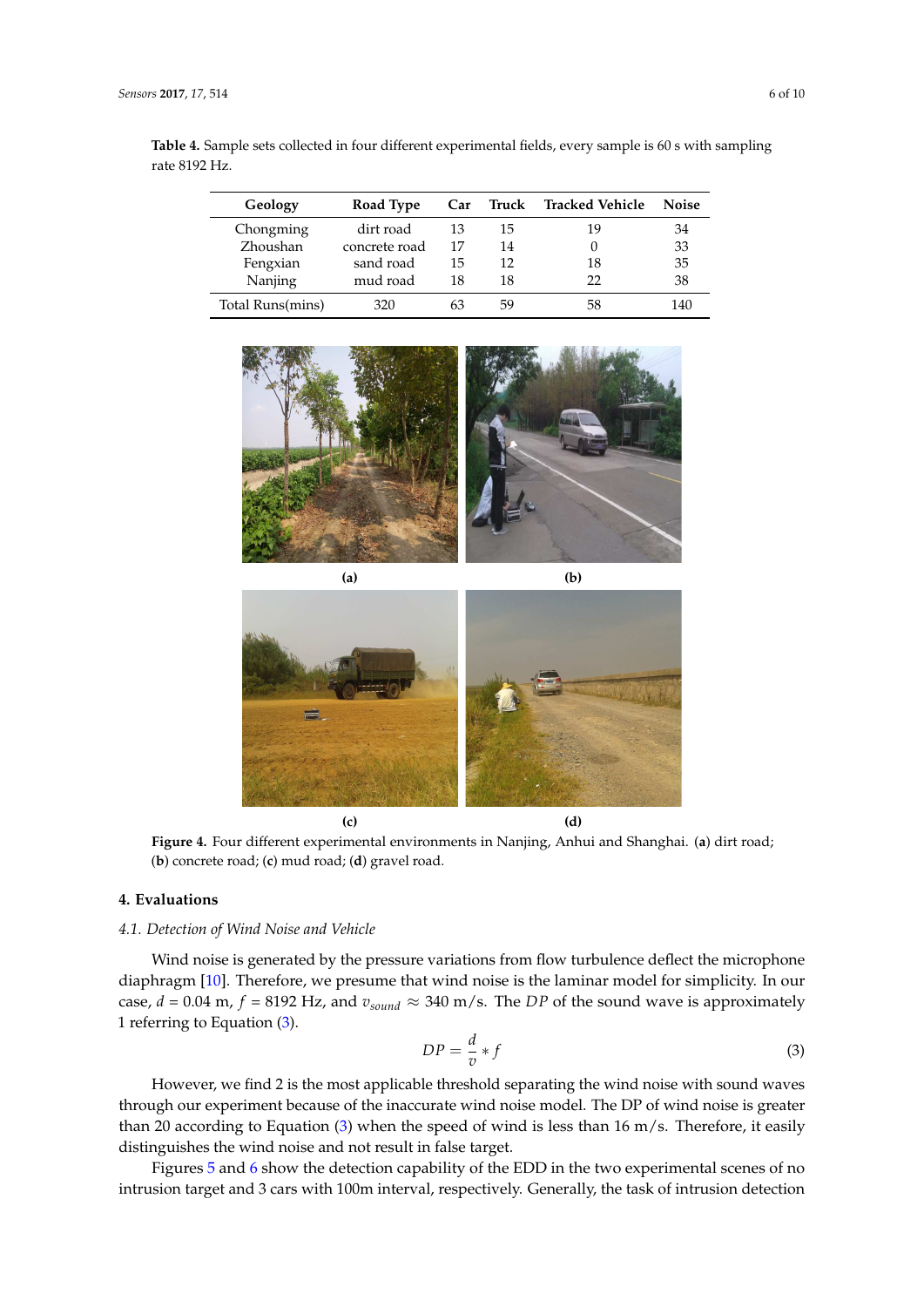is distinguishing between target and no target. However, for clearly demonstrating the algorithm's ability of overcoming the false alarm caused by wind noise, we divide the situation of target into target and wind noise. Hence, all the frames labeled with wind noise in Figures  $5$  and  $6$  would result in false alarms without the application of the second stage DD.

The experimental results indicate that EDD can distinguish wind noise precisely which leads to the majority of the false alarms in the remote surveillance area. For clearly demonstrating the detection capability of the EDD frame by frame, the cumulative times on the first stage is 1 which is inconsistent with the actual experiment employed 3. Therefore, the false detected targets in Figure [6](#page-6-1) can be eliminated in practical application.

<span id="page-6-0"></span>

**Figure 5.** Result of EDD in the scene of no intrusion target.

<span id="page-6-1"></span>

Figure 6. Result of EDD in the scene of 3 cars with 100 m interval in 120 s signals.

## *4.2. Experimental Results*

Th1 is the empirical energy threshold of the first stage and Th2 is the DP threshold of the second stage. In Figure [7a](#page-7-0), as conditions of two Threshold levels Th1 and Th2, Th1 is varied from 0 to 30, Th2 is fixed 2, ROC curves describing the relationship between PD, PFA and Th1 are obtained. Comparing the PD and PFA curves of ED and EDD in Figure [7a](#page-7-0), ED can suppress the false alarm mostly (PD: 99.44%, PFA: 20%), choosing 13 and 2 as the threshold of the two-stage detector, respectively. The probability of triggering the second stage is 20% indicating that the detection system runs the lower power consumed first stage algorithm in 80% of the reconnaissance time. As expected, slight degradation in PD is obtained because of the employing of the second stage TDE algorithm. Generally speaking, the reducing of PFA is always along with the decreasing of PD.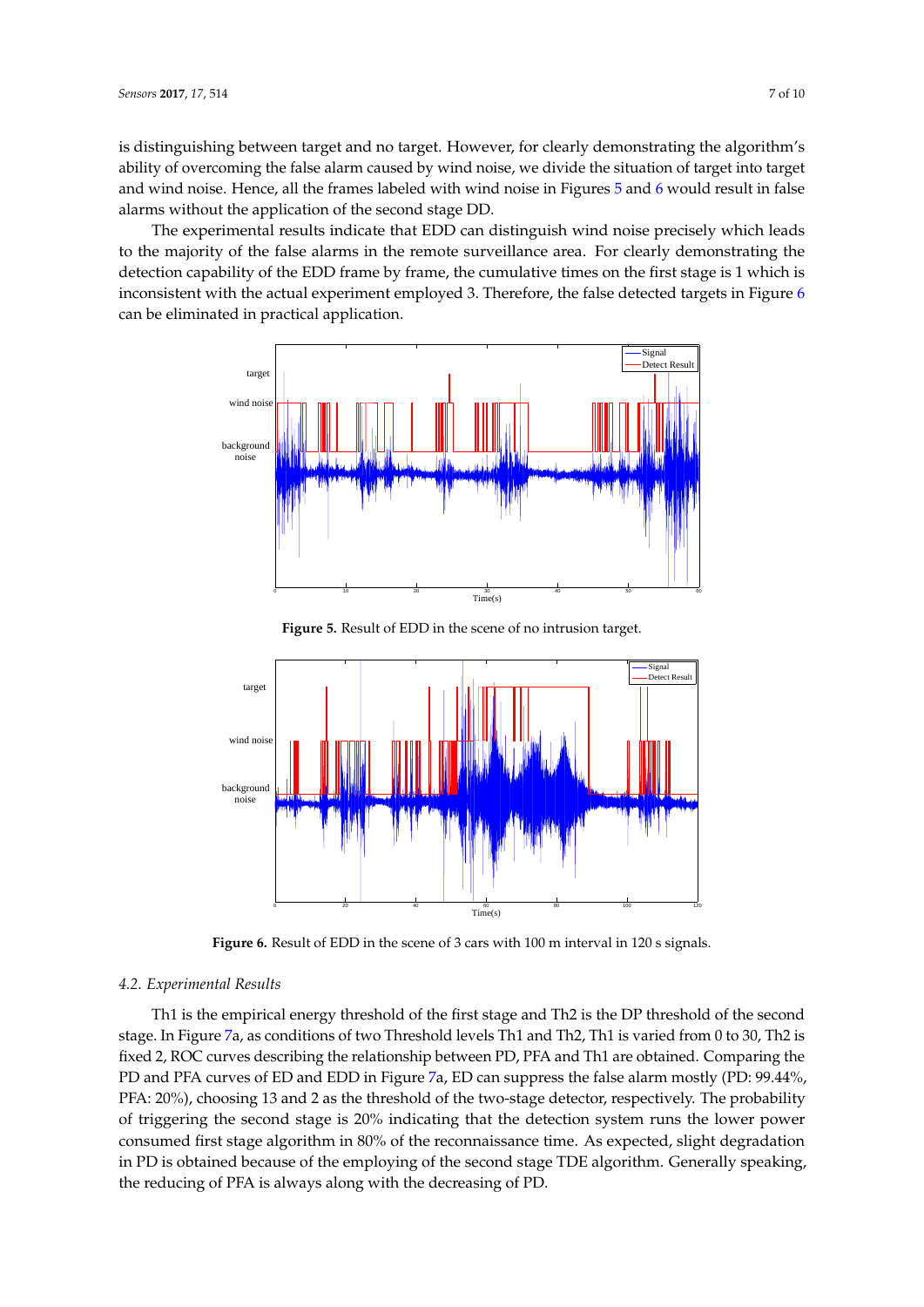<span id="page-7-0"></span>

**Figure 7.** Comparing the capability of ED and EDD. (**a**) PD and PFA of ED and EDD; (**b**) ROC curves of ED and EDD.

The performance of the ED and EDD under different wind scales is shown in Figure [8.](#page-7-1) Results indicate the EDD is robust to wind noise as the PFA curve without obvious change along with the great change of wind scale. We should emphasize that there have no ROC curves because only wind noise samples are employed to evaluate the EDD in the capability of reducing PFA. The ED has the advantages of high PD and larger detection range, while has the weakness of high PFA at the same time. The EDD, inheriting the advantages of ED and decreasing PFA from 20% to 2.857%, has significant well detection ability evaluated in four diverse fields Figure [7b](#page-7-0). On the other hand, low pass filter can be used to preprocess the occasion when wind noise is so large that its amplitude is greater than that of target signals. It is effective because the energy of the wind noise is mainly in low frequency.

<span id="page-7-1"></span>

**Figure 8.** Comparing the PFA of (**a**) ED; and (**b**) EDD under four different wind scale.

Furthermore, we also can utilize only two microphones to compliment the detection mission which is commonly utilized in hearing aids. Nevertheless, the PFA is slightly higher than that of the four microphones as shown in Figure [9](#page-8-6) because no DP between two microphones when the wind direction is exactly perpendicular to the line between the two microphones. On the other hand, the PD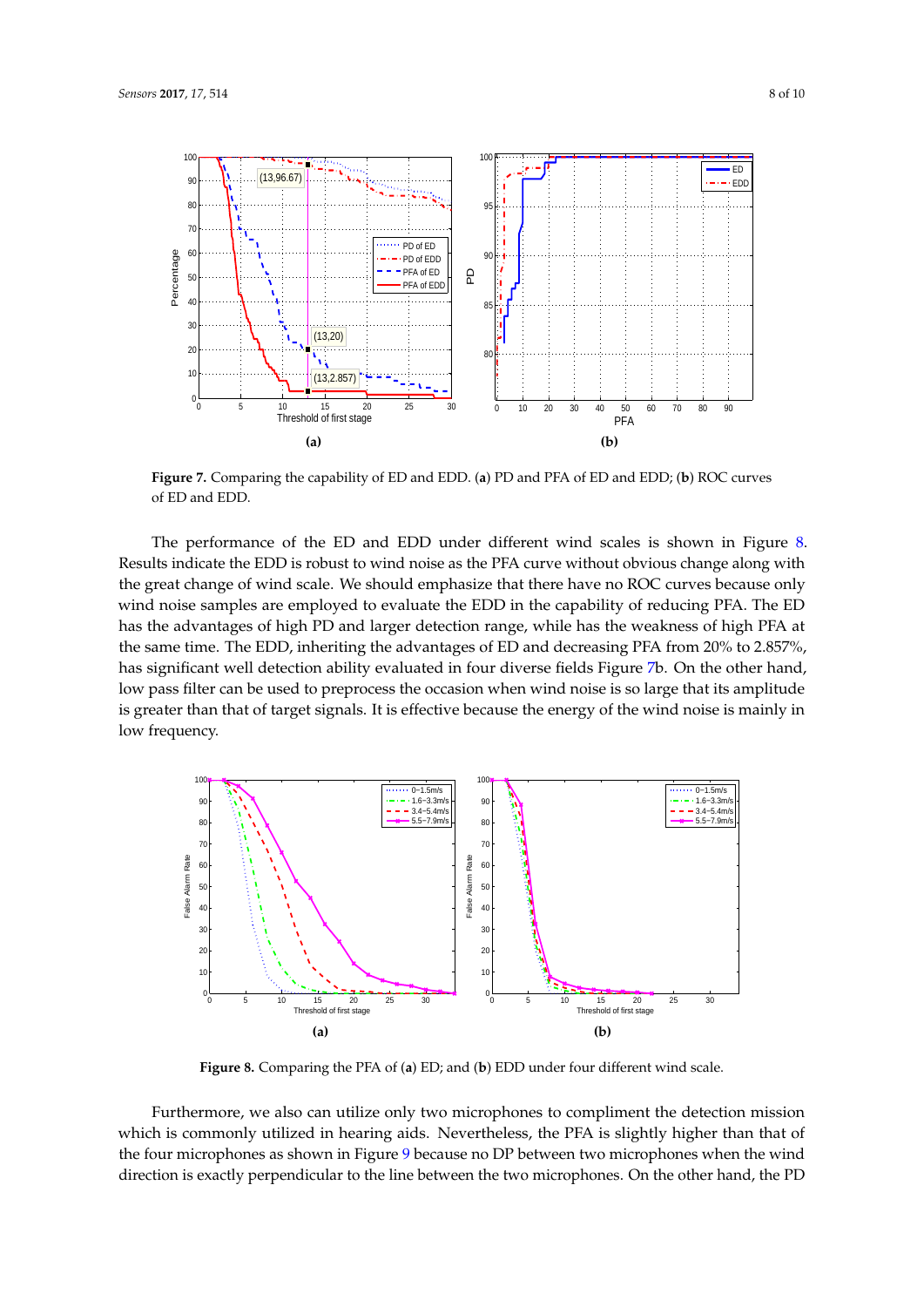<span id="page-8-6"></span>curves of 2 Mics and 4 Mics in Figure [9](#page-8-6) almost overlapped with each other, which indicates that our algorithm has a good capability to suppress PFA.



**Figure 9.** Comparing the performance of EDD using two and four microphones.

## <span id="page-8-5"></span>**5. Conclusions**

We presented a simple and effective two-stage intrusion detection mechanism using SAMA which is evaluated in four diverse terrains with three types of vehicles. The EDD conquers the high PFA weakness of the ED while conserving the merit of high PD. Furthermore, all its operations are in time-domains so that they have ultra low computational complexity and power consumption. Although the components of EDD are simple and commonly used in different fields, their synergetic combination has been empirically shown to be effective in mitigating the effect of wind noise and they can be implemented in a limited resource unattended sensor environment. The ROC curves show the PFA decreased from 20% to 2.857% reached by EDD in comparison with ED. Experimental results under four wind scales also show the robustness of the algorithm. The algorithm is mainly designed for intrusion detection in mission-critical WSN. However, the algorithm could also provide a reference for other applications such as wind noise detection in hearing aids.

**Acknowledgments:** This work was supported by Sci-tech Innovation Fund under Grant No. Y64GYA1001 and Research Fund under Grant No. CXJJ-14-S77. The authors would like to thank the associate editor and anonymous reviewers for their valuable comments and suggestions to improve this paper.

**Author Contributions:** Xingshui Zu, Feng Guo, Xin Zhang, and Jingchang Huang have contributed to the scientific part of this work. All the authors have contributed to the writing of this article.

**Conflicts of Interest:** The authors declare no conflict of interest.

#### **References**

- <span id="page-8-0"></span>1. Tan, R.; Xing, G.; Wang, J.; Liu, B. Performance Analysis of Real-Time Detection in Fusion-Based Sensor Networks. *IEEE Trans. Parallel Distrib. Syst.* **2011**, *22*, 1564–1577.
- <span id="page-8-1"></span>2. Flanagan, B.P.; Parker, K.W. *Robust Distributed Detection Using Low Power Acoustic Sensors*; SPIE: Bellingham, WA, USA, 2005.
- <span id="page-8-2"></span>3. Altmann, J.; Linev, S.; Weisz, A. Acoustic-seismic detection and classification of military vehicles-developing tools for disarmament and peace-keeping. *Appl. Acoust.* **2002**, *63*, 1085–1107.
- <span id="page-8-3"></span>4. Ravindra, V.C.; Bar-Shalom, Y.; Damarla, T. Feature-aided localization of ground vehicles using passive acoustic sensor arrays. In Proceedings of the 12th International Conference on Information Fusion (FUSION), Seattle, WA, USA, 6–9 July 2009; pp. 70–77.
- <span id="page-8-4"></span>5. Schclar, A.; Averbuch, A.; Rabin, N.; Zheludev, V.; Hochman, K. A diffusion framework for detection of moving vehicles. *Digit. Signal Process.* **2010**, *20*, 111–122.